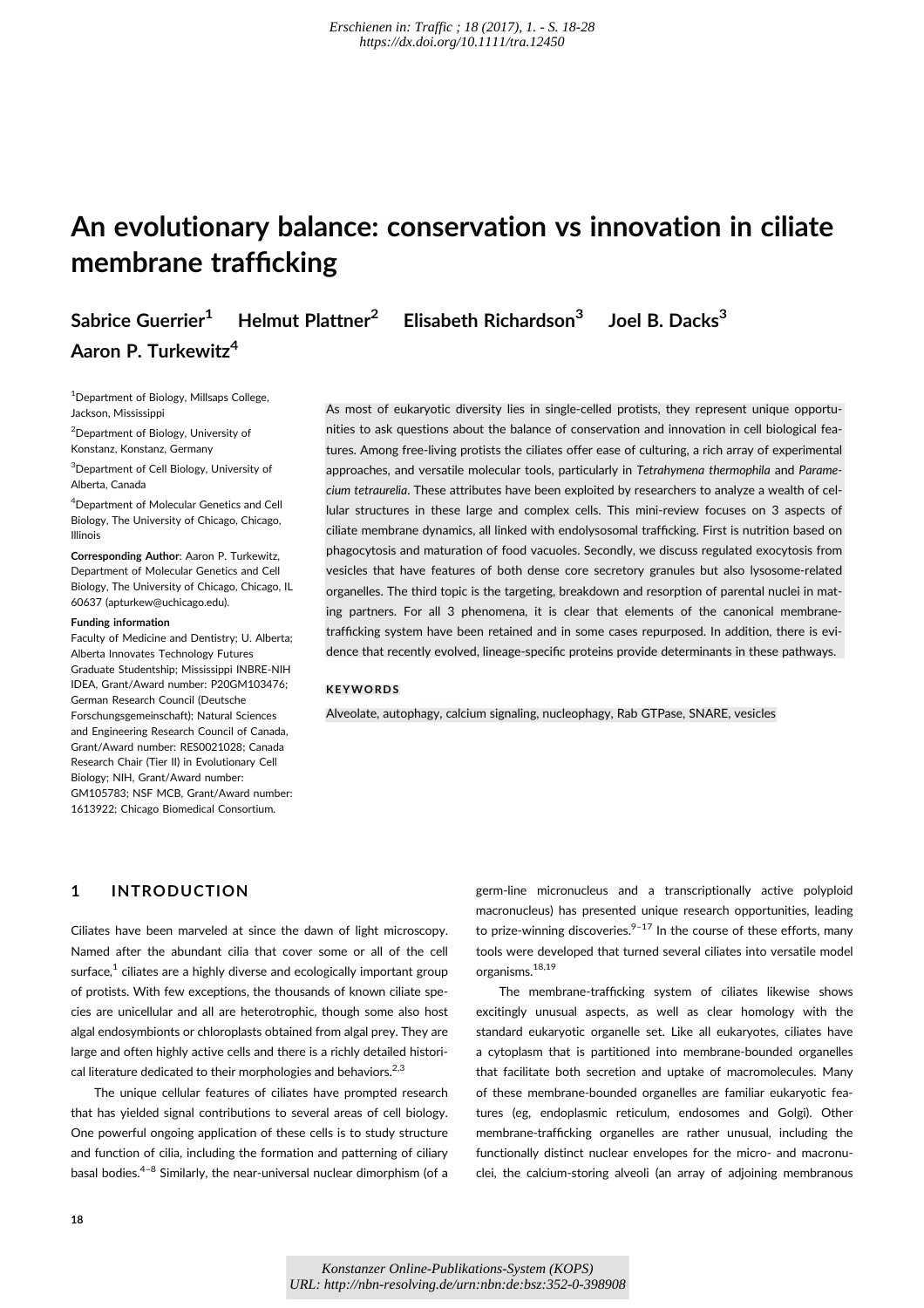sacs that underlie the plasma membrane, and place the ciliates in the higher taxonomic group, the "Alveolata"), and the waterpumping contractile vacuole. $20-23$  The best-described membranetrafficking pathways are those involved in various aspects of the endocytic system, such as food vacuole formation, secretory granule deployment and autophagy. A key issue is to clarify the relationship of these organelles and pathways to those that are so well-described in model cell biological systems such as animals.

The question of relatedness is particularly pertinent because ciliates and animals belong to 2 different, and evolutionarily separated major groups of eukaryotes, the Alveolata and Opisthokonta respectively, with a last common ancestor roughly 1.5 billion years ago.<sup>24,25</sup> Thus, a mechanistic understanding of membrane trafficking in ciliates, to complement the body of research primarily in animal and fungal (also Opisthokonta) cells, would allow one to compare different cell biological outcomes achieved over enormous evolutionary intervals. This is true for protists in general since unicellular organisms represent most of the diversity in Eukarya.<sup>26-28</sup> However, ciliates have an advantage in that, for several species, there are already welldeveloped experimental toolkits facilitating a wide range of approaches for functional studies. These tools are most advanced for *Tetrahymena thermophila* and *Paramecium tetraurelia*, but molecular studies are also feasible in *Oxytricha trifallax* and *Stentor coereleus* (Figure 1).18,19,29 Another significant point is that most other protist model organisms (eg, the Apicomplexans *Toxoplasma* and *Plasmodium*, and Trypanosomes) were chosen due to their medical relevance as parasites, so ciliates in contrast offer a rare window into the evolution of free living protists.

Importantly, the well-developed toolkits in *Tetrahymena* and *Paramecium* have been put to good use for investigating the molecular machinery underpinning membrane trafficking. From extensive studies in animals and fungi, several major protein superfamilies have been identified as critical to vesicle formation, cargo specificity and delivery to membrane-trafficking organelles. These include the Rab GTPases that serve as protein hubs for regulators and effectors that determine the specificity of vesicle fusion, and the 4 families of SNARE proteins (Qa, Qb, Qc and R) that come together to encode specificity and also provide force to fuse the incoming vesicle with the target organelle<sup>30</sup> (SNARE = soluble NEM-sensitive attachment protein receptors; NEM = N-ethylmaleimide). Comparative genomic surveys have shown these families to be pan-eukaryotic, $31$  and set up a reasonable expectation that these proteins and others implicated in membrane trafficking act in ciliates as they do in so many other eukaryotes.

Below we focus on 3 variants of endocytic pathways that have been examined in ciliates. Rather than provide comprehensive reviews of this work, we hope to point out opportunities to gain novel insights from studies using these organisms.

## **2** | **FOOD UPTAKE AND THE PHAGOCYTIC PATHWAY**

Many ciliates are voracious eaters, with striking adaptations for capturing and ingesting other organisms. The ciliate literature is rich in

FIGURE 1 Ciliated protists (Ciliophora) currently studied as model organisms. A, *Paramecium* sp. from the *aurelia* "complex," which consists of a group of morphologically indistinguishable sister species with cell length of ~150 μm. *P. tetraurelia* is the chief experimental organism. Phase contrast image. (B, *Stentor coeruleus*, perhaps the largest single celled microbial eukaryotic model organism (length up to 2000 μm). Brightfield image. C, *Oxytricha* sp. from the *fallax* complex, of which *O. trifallax* is the chief experimental organism. Image showing ciliature, following protargol impregnation. D, *Tetrahymena thermophila.* Scanning electron micrograph. Scale bars: (B) 500 μm; (C) 25 μm; (D) 10 μm. Credits: (A) *Wikipedia, The Free Encyclopedia*. Retrieved from https://en.wikipedia.org/w/index.php? title=Paramecium\_aurelia&oldid=732190666; (B and C) courtesy William Bourland; (D) courtesy Aswati Subramanian.

microscopy-based studies of remarkable predators like *Tokophrya infusionum*, which first harpoons its prey and then harvests the cytoplasm through a microtubule-ringed straw,32 or *Tetrahymena vorax*, which can dramatically remodel its "mouth" depending on the type of prey that is available.<sup>33</sup> However, molecular data are available almost exclusively from studies in *P. tetraurelia* and *T. thermophila*. These organisms both possess an oral apparatus comprising a tubular or conical cleft leading to the base where the food vacuoles are formed. Particulate prey like bacteria are swept to the base of the cleft by a current generated by coordinated ciliary beating, which can produce extraordinarily effective prey capture. However, since there are viable

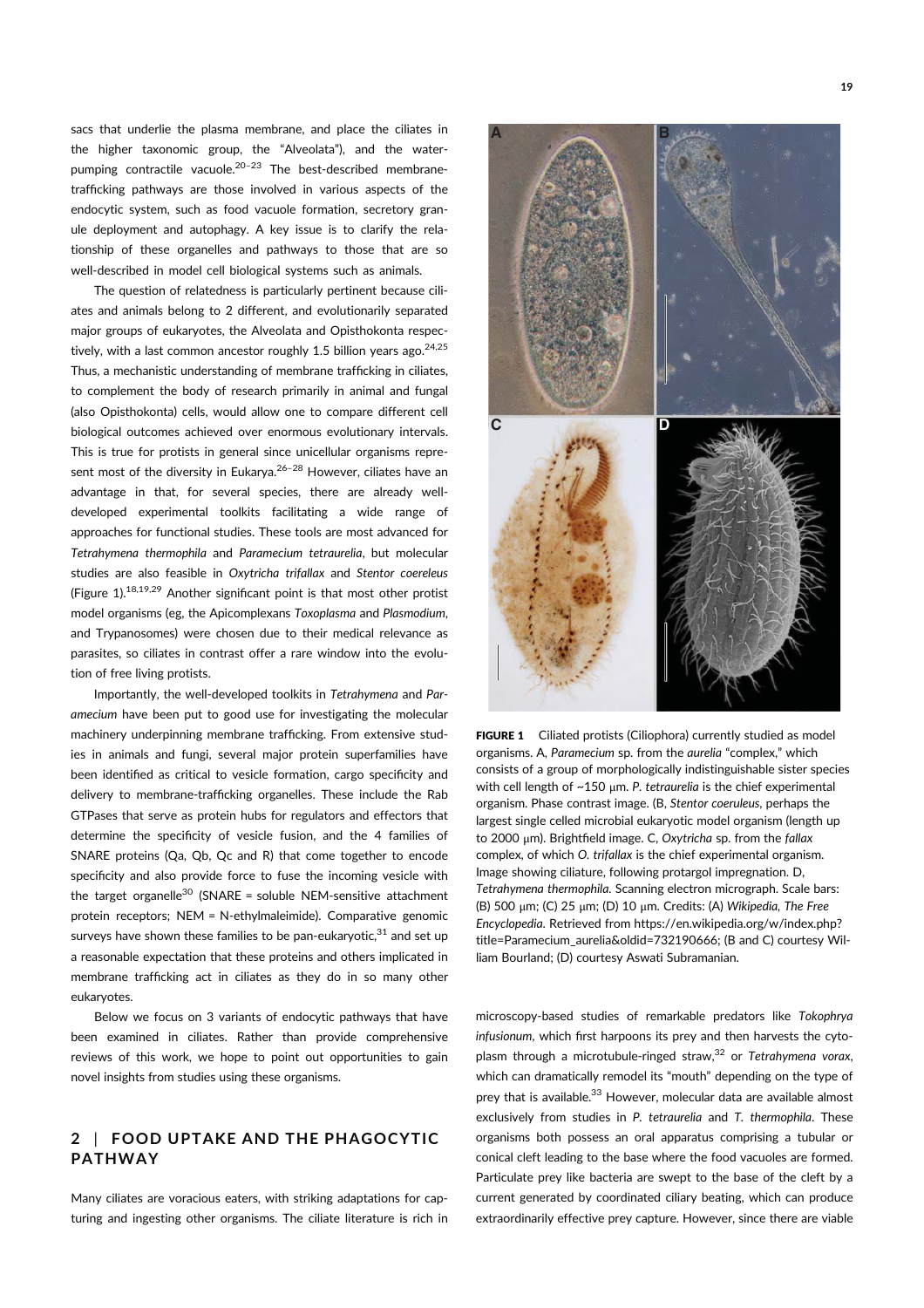*Tetrahymena* mutants that lack an oral apparatus and cannot ingest bacteria, feeding by particle uptake is not the only way that ciliates can obtain nutrients. $34$  This parallel nutrient uptake may involve clathrin-mediated endocytosis of small vesicles, which occurs at regularly spaced sites over the plasma membrane and which in *T. thermophila* requires a ciliate-specific dynamin-family protein.35

Broadly similar overall pathways of food uptake and digestion exist in *Paramecium* and *Tetrahymena*, reviewed in Refs 36–38 and outlined in Figure 2. At the base of an oral apparatus, formation of large vesicles termed food vacuoles transports the particulate material into the cell. A newly formed vacuole rapidly fuses with much smaller heterogeneous vesicles derived from endocytic or endolysosomal trafficking pathways. As a result, the food vacuole contents are acidified and exposed to hydrolytic enzymes, thereby promoting efficient digestion of the internalized material. Beginning immediately after their formation and during the subsequent maturation, which involves both membrane retrieval and lumenal neutralization,<sup>39</sup> food vacuoles can move in the cytoplasm by some combination of molecular motors (including an unconventional myosin<sup>40</sup>) and cytoplasmic streaming. At the end of the process, the food vacuoles undergo fusion with the plasma membrane at a specific site called the cytoproct.<sup>41</sup> This fusion allows egestion of any remaining undigested vacuole contents. All of these steps bear obvious similarity to phagocytosis and phagosome formation in mammalian cells such as macrophages.<sup>42</sup> Also like phagosome-based digestion in mammalian cells, some microbes have mechanisms to subvert the usual pathway in ciliates and establish long-term residence, following ingestion, in the cytoplasm (eg, algal endosymbionts in *Paramecium bursaria*) or reemerge unscathed. $43-45$  The latter phenomenon may have medical consequences, since some bacteria appear to increase in pathogenicity during passage through the ciliate phagocytic pathway.<sup>46</sup>

Many detailed features of this pathway were established by Allen, Fok, and their colleagues in exquisite studies using *Paramecium multimicronucleatum*, in which they combined light and particularly electron microscopy with a variety of probes (reviewed in Refs 36,38)

(images accessible at www5.pbrc.hawaii.edu/allen/). For some of the features revealed in these studies, there are now molecular data, primarily from studies in *P. tetraurelia* and *T. thermophila*. For example, freeze fracture microscopy of phagosome membranes at different stages argued that the cohort of membrane proteins changed during maturation.<sup>47</sup> Molecular studies subsequently revealed that specific R-SNAREs in *P. tetraurelia* are associated with just a subset of the food vacuoles<sup>48</sup> and the same is true for specific Rab GTPases in *T. thermophila*. 49

At the first step in the pathway in *P. multimicronucleatum*, the membrane supply for a newly-forming food vacuole does not appear to come from the plasma membrane but instead is provided by recruitment of cytoplasmic discoidal vesicles (Figure 2). These vesicles originate, in part, at the site where an old food vacuole undergoes fusion at the cytoproct, and are subsequently transported across the cell to the oral apparatus. $50$  Thus a transcytotic pathway appears to recycle the phagosome membrane. The discoidal vesicles in *P. tetraurelia* are labeled by the Qa-SNAREs PtSyx1, which is also found at multiple other sites, and PtSyx4 which may be preferentially localized to these vesicles.<sup>48</sup> TtRabD3 labels what appear to be equivalent vesicles in *T. thermophila*. 49

Other studies in *Paramecium micronucleatum* examined the identities of the vesicles that fuse with food vacuoles.<sup>36</sup> These appear to comprise multiple classes of endosomes that deliver proton ATPases (vATPases) as well as digestive enzymes. vATPases are heterooligomers in which the transmembrane  $V<sub>o</sub>$  complex contains 6 subunits. The gene encoding 1 subunit has undergone a remarkable expansion to 17 paralogs in *P. tetraurelia*, and the vATPase delivered by acidosomes specifically contain 1 of these 17, a striking example of paralog-specific localization in membrane trafficking factors.<sup>51</sup> The vesicles delivering vATPase may be recruited in a Rab7-dependent fashion, judging by results obtained in a sibling species, *Paramecium octaurelia*, in which 2 Rab7 paralogs are expressed.<sup>52</sup> One of these localizes to the phagosome membrane, while the second localizes near the oral apparatus and appears to serve a different function.



FIGURE 2 A cartoon of vesicle trafficking involved in phagocytosis. At the oral apparatus, phagosomes are formed in the depth of the cytostome (CS), called the cytopharynx (CPh). Here, recycling vesicles originating from the cytoproct (CPr) and from maturing phagolysosomes (PhLy) coalesce to form a nascent phagosome. Acidosomes are late endosomes (LE) that fuse with the newly-forming phagosomes to deliver vATPases, acidifying the lumen. Phagosomes gain their digestive enzymes via fusion with lysosomes (LY), thus becoming phagolysosomes (PhLy). Phagolysosomes also pinch off recycling vesicles (RV) that fuse with the cytopharynx (CPh). Lysosomal material (eg, hydrolytic enzymes) can be recycled by vesicle budding from tubular extensions from mature phagolysosomes (left-most PhLy), generating lysosomes/recycling vesicles (LY/RV). Undigested phagolysosome contents are released by exocytosis at the cytoproct (CPr). The scheme is conceived according to the work by Allen and Fok, as cited.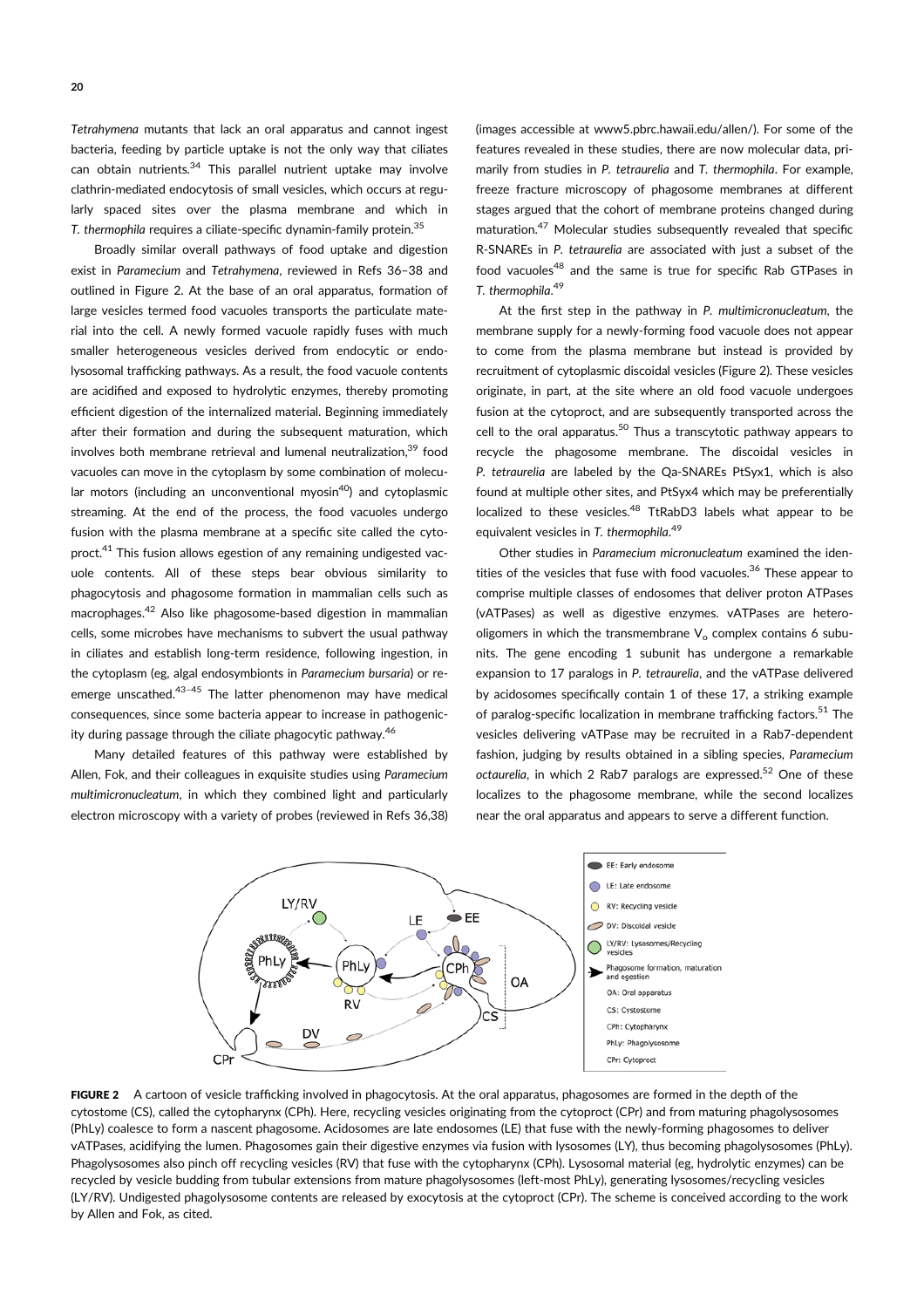In *P. tetraurelia*, another size class of vesicles that fuse with newly formed food vacuoles is marked by specific R-SNAREs (eg, PtSyb6-1, 8-1 and  $9-2$ ).<sup>53</sup> Yet a third cohort may correspond to vesicles documented in EM tracer studies using *P. multimicronucleatum*, in which some of the vesicles that fuse with food vacuoles appear to be early endosomes.<sup>54</sup> This idea is consistent with the localization of PtSyb11-1 in *P. tetraurelia*, which is found on early endosomes and occasionally on single food vacuoles.<sup>53</sup>

Although still far from comprehensive, these results point to a remarkably complex set of interactions between different classes of vesicles, which occur in a short time period during and immediately after food vacuole formation, and illustrated in Figure 2. The Rabs and SNAREs, as in other organisms, must provide some of the specificity. Actin and actin assembly co-factors have been shown in many studies to be required for food vacuole formation, and also for subsequent fusion with vesicles delivering vATPases.<sup>51,55-57</sup> As in other systems, actin is likely to be providing force to move membranes. But actin may also potentially provide specificity determinants, particularly since distinct actin isoforms are present at different stages of food vacuole maturation in *P. tetraurelia*. <sup>55</sup> A significant open question is the extent to which ciliates utilize lipid-based specificity determinants such as phosphoinositides (PIs) in this pathway.<sup>58</sup> One hint is that wortmannin, which inhibits the formation of PI 3-phosphate, affects secretion of hydrolytic enzymes in *T. thermophila*, and the effect may be at the level of phagosome maturation.<sup>59</sup> This phenomenon is ripe for analysis, since *Tetrahymena* appear to synthesize most but not all of the phosphorylated PI derivatives made in mammalian cells, and the PI interconverting enzymes have been identified. $60-63$ Thus, ciliates appear to offer promising systems to illuminate evolutionary aspects of lipid-based protein targeting, particularly with regard to the phagosomal pathway.

The studies outlined above have relied almost exclusively on candidate gene (or gene family) approaches to identify factors involved in phagolysosomal pathways. One exception is the isolation of phagocytosis mutants following nitrosoguanidine mutagenesis.<sup>34</sup> Such forward-genetic approaches in ciliates can now be followed up with whole genome sequencing, to identify precise genetic lesions.  $15,64,65$ A second non-biased approach that has been exploited is proteomic, taking advantage of the ability to use density gradient centrifugation to isolate highly purified *T. thermophila* phagosomes from cells fed small polystyrene beads.<sup>66</sup> Mass spectrometry of this preparation identified ~30 proteins whose homologs in other organisms have been linked with phagocytosis. The precise roles of many such proteins are poorly understood, and *Tetrahymena* may be an advantageous system for their future mechanistic analysis. The *Tetrahymena* phagosome proteome defined in this study also included another ~40 proteins, which are either novel or not previously associated with phagocytosis, and more work will be required to determine what fraction of these are *bona fide* phagosome constituents. To date, a small set of the novel proteins have been validated as phagosomeassociated based on GFP-tagging. One protein, a vacuolar protein sorting 13 (*VPS13*) homolog, was further shown to be required for efficient phagosome formation and content digestion.<sup>67</sup>

How is phagosome formation and maturation in ciliates related, mechanistically and evolutionarily, to the process in animal cells? Both rely on dynamic actin, but there is not yet sufficient information in ciliates to draw detailed comparisons. Unfortunately, few of the implicated Rabs or SNAREs as yet provide much information about evolutionary or mechanistic relatedness, since many Rabs and SNAREs in ciliates are products of lineage-restricted expansions within those gene families. Moreover, robust relationships may be difficult to recognize or establish due to evolutionary distance. Where clearly homologous proteins are involved in mammals and ciliates, for example, Rab5 in *T. thermophila*, <sup>66</sup> Rab7 in *P. octaurelia*, <sup>52</sup> or phagosome-associated Rab11 in the distantly-related ciliate *Euplotes octocarinatus*, <sup>68</sup> more detailed studies will be needed to determine whether homology extends to upstream and downstream factors. In particular, the functional analysis of factors identified via proteomics, and identification of protein binding partners, could illuminate these questions. Fortunately, many of these approaches are facilitated by the high culture densities to which some ciliates can be rapidly grown.

## **3 A PATHWAY OF REGULATED EXOCYTOSIS**

In all cells, the release of proteins and other molecules can modify the environment and shape interactions with other cells. The roles of ciliates in complex natural and man-made ecosystems are increasingly appreciated, $69-71$  but precisely how secretion contributes to ciliate physiology and interactions is still largely unexplored. For example, growing *Tetrahymena* copiously secrete a wide array of hydrolytic enzymes, probably involving secretory lysosomes, but whether these enzymes have physiologically-important activities after being dispersed in the extracellular non-acidic environment is unknown. $72$ Moreover, in addition to release via secretory lysosomes, *Tetrahymena* releases some newly synthesized proteins by rapid constitutive secretion,<sup>32,73,74</sup> and stores yet another set of proteins to be released upon stimulation.<sup>75</sup> There is also evidence for other modes of secretion, including exosome-mediated release.<sup>73</sup> The egestion of digested food vacuole contents also constitutes a mode of secretion.

Of all these, the ability to secrete upon demand (eg, in response to some extracellular event) has been best studied. The phenomenon is present in many ciliates, and involves the exocytic fusion of vesicles that are docked at the PM. $^{76}$  For example, many predatory ciliates use such secretion as a hunting strategy, releasing compounds that immobilize prey, which are often other ciliates.<sup>77</sup> Prey ciliates in turn use compensatory secretion to blunt the attack, sometimes successfully.78,79 The mechanistic bases for immobilization and defense, and in most cases the molecules themselves, are only beginning to be explored.<sup>79,80</sup> In contrast, the formation of such secretory vesicles is now understood in some detail, primarily in *T. thermophila*, where they are called mucocysts, and in *P. tetraurelia*, where they are called trichocysts. All evidence indicates that mucocysts and trichocysts in these 2 species share biosynthetic mechanisms, and should be considered homologous organelles, that is, evolved from a common origin.

Mucocysts and trichocysts are elongated vesicles that are surrounded by a single lipid bilayer and filled with a dense crystalline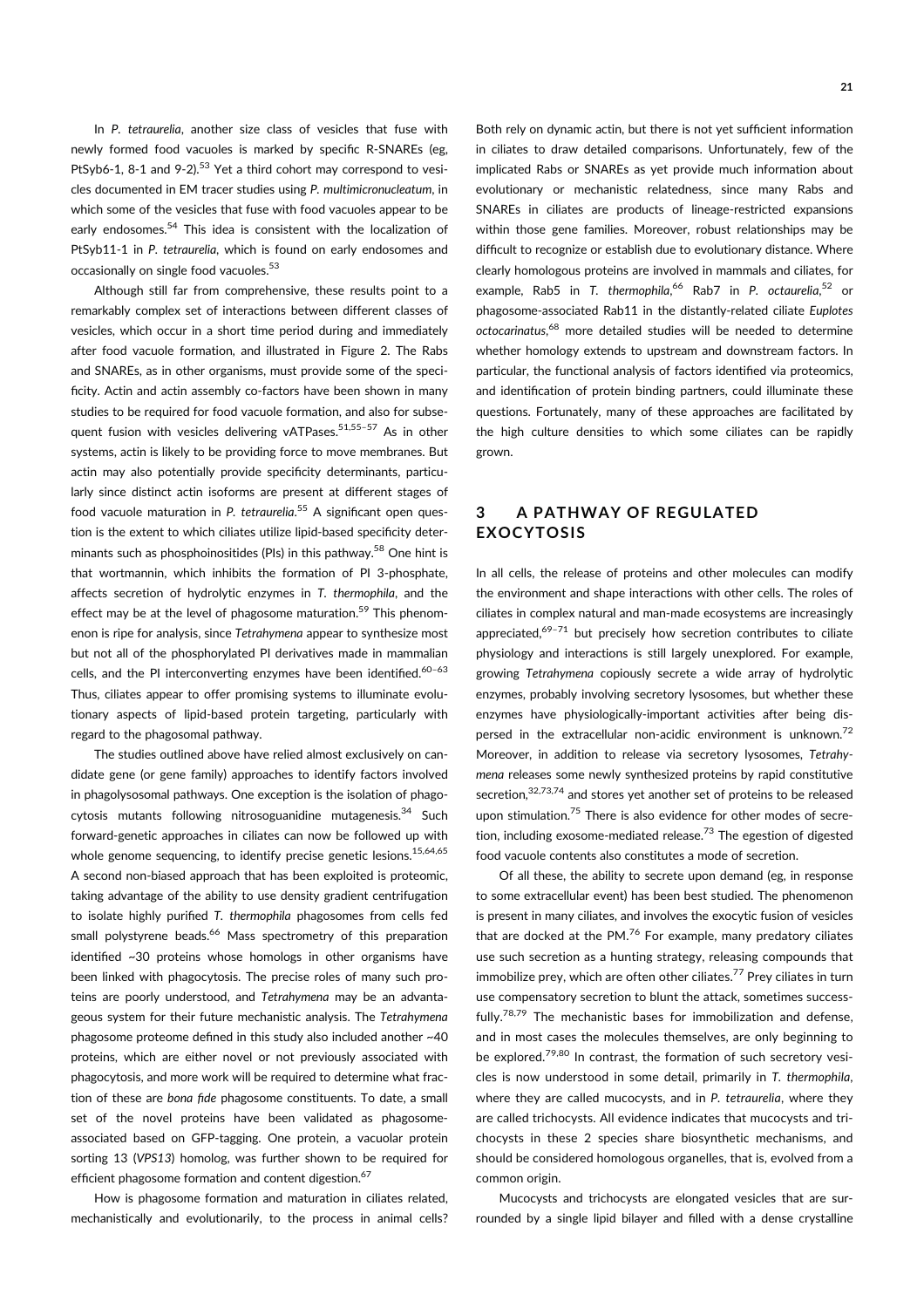core of proteins, and thus resemble dense core secretory granules in animal cells.<sup>75</sup> Current evidence, particularly immunoelectron microscopy in *Paramecium*, indicates that major core proteins are delivered to the ciliate granules via the classical eukaryotic secretory pathway.81,82 Consistent with this, *Paramecium* induced to synthesize a cohort of granules (as a consequence of releasing their store of docked granules) upregulate a large set of genes that encode widely conserved trafficking machinery in the endoplasmic reticulum and Golgi.83

One basic question is how the granule proteins in ciliates are routed from the general secretory pathway to accumulate in specific vesicles. In animal cells, targeting of soluble proteins to granules relies on their tendency to form aggregates within the secretory pathway.<sup>84</sup> Such aggregation is also a marked characteristic of the most abundant ciliate granule proteins, although there is no discernible evolutionary relatedness between the ciliate proteins and those in metazoans.<sup>85</sup> A second aspect of protein targeting to animal granules is selective cargo retention during granule maturation, a process that involves the removal of a subset of immature granule contents by vesicle budding, at the same time that the granule contents are being remodeled by proteolytic processing. Remarkably, similar proteolytic remodeling occurs in the ciliate granules, and is also required for efficient retention. <sup>86–88</sup> However, the known proteolytic maturases, discovered via transcriptome profiling in *T. thermophila*, are not related to their functional analogs in metazoan granules.<sup>89,90</sup> Thus similar mechanistic programs appear to be accomplished by unrelated molecules in animals and ciliates. A similar situation may pertain for some mechanisms facilitating granule exocytosis, which has been studied in *P. tetraurelia*. There, trichocyst discharge depends not only on genes in conserved families, for example,  $SNAREs<sup>91</sup>$  but also on a set of genes that are both quite heterogeneous in architecture and apparently ciliate-restricted.<sup>92,93</sup>

However, some soluble proteins in *Tetrahymena* mucocysts do not aggregate.<sup>85</sup> Instead, their delivery depends upon a receptor encoded by a ciliate-specific paralog within the pan-eukaryotic VPS10/sortilin family,<sup>94</sup> called Sor4p, with which they show strong physical interactions consistent with receptor-ligand binding.<sup>95</sup> The *SOR4* results thus show the unanticipated requirement for a sorting receptor in mucocyst biogenesis.

Sor4p localizes to endosomal compartments. In the budding yeast *S. cerevisiae*, in human cells and in the Apicomplexan parasite *Toxoplasma gondii*, *VPS10*-family receptors are involved in directing proteins to lysosome-related organelles (LROs).<sup>96,97</sup> Taken together, the results suggest that mucocyst formation likely involves trafficking from one or more endo-lysosomal compartments. This idea is supported by recent experiments, in which disruption of other *Tetrahymena* genes associated with endolysosomal trafficking, also resulted in defective mucocyst formation (Kaur and Turkewitz, unpublished).

LROs constitute a strikingly heterogeneous collection of organelles in animals, whose formation often involves trafficking from both the trans-Golgi and from endosomes.<sup>98</sup> The current data for *Paramecium* and *Tetrahymena* raise the possibility that 2 major classes of luminal trichocyst/mucocyst proteins arrive via 2 distinct routes, for example, the aggregated proteins from the trans-Golgi, and the receptor-bound proteins via endosomal intermediates. A

divergent R-SNARE, PtSyb5, is associated with trichocyst biosynthetic intermediates in *P. tetraurelia*, and could provide a valuable molecular marker to explore the 2-pathway model.<sup>53</sup> Interestingly, electron microscopic images of a third, more distantly related ciliate, *Pseudomicrothorax dubius*, show beautifully that 2 populations of vesicles with different luminal contents contribute to trichocyst formation in that species.<sup>99</sup> Taken together, the data suggest that ciliate granules are a sub-class of LROs whose biogenesis depends on LRO-associated machinery. At the same time, biogenesis also depends on mechanisms more closely associated with metazoan secretory granules. Excitingly, many mutants have been characterized with defects in mucocyst or trichocyst secretion, affecting many different steps during biogenesis. $86,100-102$  The ability to now identify the molecular lesions in these mutants by whole-genome sequencing offers a powerful approach to revealing both conserved and novel proteins deployed by ciliates in this pathway.<sup>64</sup>

#### **4 PROGRAMMED NUCLEAR DEATH**

Ciliates possess 2 distinct nuclei: a germline, diploid Mic and a polyploid Mac.103,104 In conjugating *T. thermophila* cells, the Mic undergoes both meiotic and mitotic division yielding 2 haploid Mic products. One of these products is stationary; the other is mobile and exchanges with the equivalent product from the mating partner. The mobile and stationary products then fuse to create a new diploid Mic, which undergoes several rounds of mitosis to produce both new Mics and Macs.<sup>105,106</sup> Concomitant with new Mac development, the parental Mac is destroyed by nucleophagy. Programmed nuclear death (PND) is the name given to the process by which ciliates selectively degrade the parental Macs following conjugation (Figure 3). The mechanisms involved have been best studied in *T. thermophila*. 107,108 PND involves the fragmentation of parental macronuclear DNA and nuclear condensation, in a process that shares similarities with animal cell apoptosis, and the resorption of the macronucleus is a process that can be broadly described as autophagic.109,110 The apoptotic features of ciliate PND have recently been reviewed, $108$  and we here focus on autophagic aspects of this pathway.

Autophagy is a process by which eukaryotic cells engulf and then recycle cellular material primarily during periods of starvation.<sup>111,112</sup> The engulfing membranes, which are derived from many sources within the cell, take the form of a double bilayer. The initial phagophore membrane is expanded through membrane fusion with other organelles, such as endosomes, allowing it to engulf additional cytoplasmic material. Subsequent fusion with the lysosome facilitates the breakdown of contents for recycling.

Many variants of autophagy exist in mammalian and other cells. For example, autophagic machinery can be repurposed for selective degradation of protein aggregates, specific organelles, or bacteria.<sup>113</sup> Autophagic mechanisms also contribute to organellar protein targeting in yeast and to phagocytosis. $114,115$  Striking variation can exist within autophagic phenomena that have the same goal. Nucleophagy refers to the targeting of nuclear material for degradation by autophagosomes. Studies of nucleophagy in many organisms, including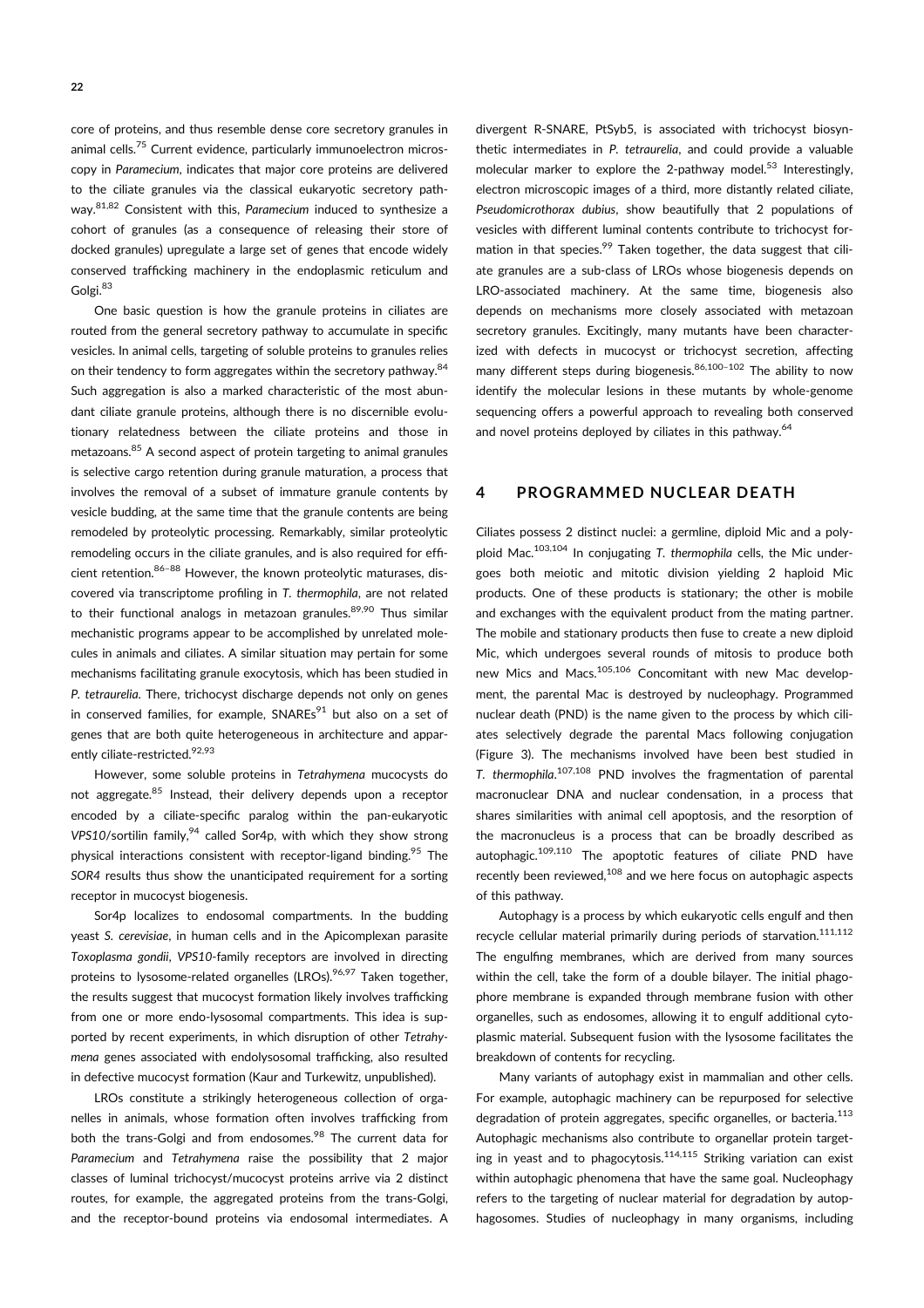FIGURE 3 A cartoon summarizing the types and fates of nuclei present in conjugating *T. thermophila*. At the stage shown, each cell within the pair has 5 nuclei. The parental macronucleus in each cell (dashed line) is uniquely destined for nucleophagic degradation, or PND, involving mechanisms described in the next. In the same cytoplasm, the new macronuclei will develop from the nuclei positioned near the conjugation junction (called MAC anlagen, light blue), while 2 other nuclei in the cell posterior (pink) are destined to become micronuclei. Following pair separation and a round of cell division, each daughter will have 1 micronucleus and one macronucleus.



yeast, *Aspergillus* species and humans, have revealed a diversity of mechanisms and morphologies.116 Nucleophagy in *Tetrahymena* is still very incompletely understood, but appears to represent yet another variation.

Notwithstanding their diversity, autophagy-related pathways rely on a common set of genes. A set of 19 are referred to as core autophagy genes.111,117 Key genes include *ATG1*/ULK genes, which are involved in transducing upstream signals (eg, starvation, mTOR inactivation), *VPS34* complex genes involved in autophagosome nucleation, and a complex of genes (*ATG12–ATG5–ATG16L1*) that regulate, via lipidation, the *ATG8* family proteins involved in autophagosome expansion. Combinations of the core autophagy genes along with additional factors function in non-canonical and autophagy-like pathways. 114,115,118,119

Ciliates almost certainly rely on multiple autophagy-related pathways, but the only one which has been investigated in molecular detail is nucleophagy in *T. thermophila*. To understand the relationship between these steps and known autophagic pathways in other organisms, one can first ask whether autophagy-related genes are present in the *T. thermophila* genome, and in particular whether they are expressed during the appropriate interval in conjugation. In fact, many of the core autophagy genes are present and expressed during conjugation, with some notable absences<sup>119,120</sup> Conjugating Tetrahy*mena* also express homologs of several genes associated with noncanonical autophagy pathways. These genes include *ATG20* and *ATG24*, discussed further below, and a homolog (but not necessarily ortholog) of Rubicon. In mammalian cells, Rubicon is a key determinant of LC3/ATG8-associated phagocytosis.<sup>121</sup> These observations indicate that nucleophagy in *Tetrahymena* relies on autophagic mechanisms, many of which are present in other organisms, but which may be deployed in novel combinations in ciliates.

A small subset of the autophagy-related genes in *Tetrahymena* have been analyzed in functional studies. In mammals, ATG8/LC3 plays a role in expansion and cargo targeting of autophagosomes.<sup>113</sup> *Tetrahymena* expresses 2 ATG8 paralogs. TtAtg8 initially localizes to vesicle-like structures during the early phases of conjugation, but shifts to forming a peripheral ring around the parental Mac just prior to the initiation of PND.120 Disruption of either of the 2 *ATG8*

paralogs disrupted Mac degradation, and in particular blocked the fusion of lysosomes with the targeted parental Mac, but did not block DNA fragmentation.

In yeast and humans, autophagosome formation is regulated by the activation of class III PI3K, VPS34.<sup>117</sup> Current evidence suggests the PI3K family may play a similar role in *Tetrahymena*. First, suppression of PI3K by small molecule inhibitors led to accumulation of nuclei during conjugation, suggesting defects in nucleophagy.122 More recently, the *Tetrahymena* VPS34 homolog was studied by gene disruption. *VPS34* deletion strains showed defects in Mac degradation, including lysosome fusion with the parental Mac.<sup>123</sup> Unlike the *ATG8* deletion strains, the loss of *VPS34* led to decreased DNA fragmentation. The idea that DNA fragmentation is regulated independently of autophagy-related resorption is also consistent with other data. In particular, the loss of Mic chromosome 3 resulted in impaired resorption without affecting DNA fragmentation,<sup>107</sup> while disruption of *TMN1*, a mitochondrial nuclease that translocates to the parental Mac, impaired DNA fragmentation but had no effect on lysosomal fusion.<sup>124</sup>

Autophagosomes are targeted to parental Macs, sparing the new Macs and Mics that are present in the same cytoplasm. The *TtVPS34* knockout phenotype described above suggests that phosphoinositide 3-phosphate (PI3P) may be one determinant for this targeting. Interestingly, a pathway in budding yeast in which autophagosomes transfer specific cytoplasmic cargo to the vacuole, requires 2 proteins, Atg20 and Atg24, which interact directly with PI3P.<sup>125</sup> Moreover, the deletion of these genes also caused defects in targeted autophagic digestion of mitochondria (mitophagy) and perixosomes (pexophagy).126,127 Atg20 and Atg24 bind to PI3P via PX-BAR (phoxhomology-bin-amphiphysin-RVS) domains.<sup>125</sup> Importantly, the defects seen in the gene knockouts were likely to be due to the targeting of Atg20 and Atg24 by PI3P, since the defects could be phenocopied by mutations within the PX-BAR domains of either protein. The PX-BAR domains are therefore likely to play a critical and conserved role in *ATG20* and *ATG24* by facilitating phosphoinositide binding. Intriguingly, *Tetrahymena* has homologs of *ATG20* and *ATG24*, and the proteins are highly expressed during conjugation. Moreover, TtAtg24 specifically localizes to degrading Macs (Guerrier, unpublished).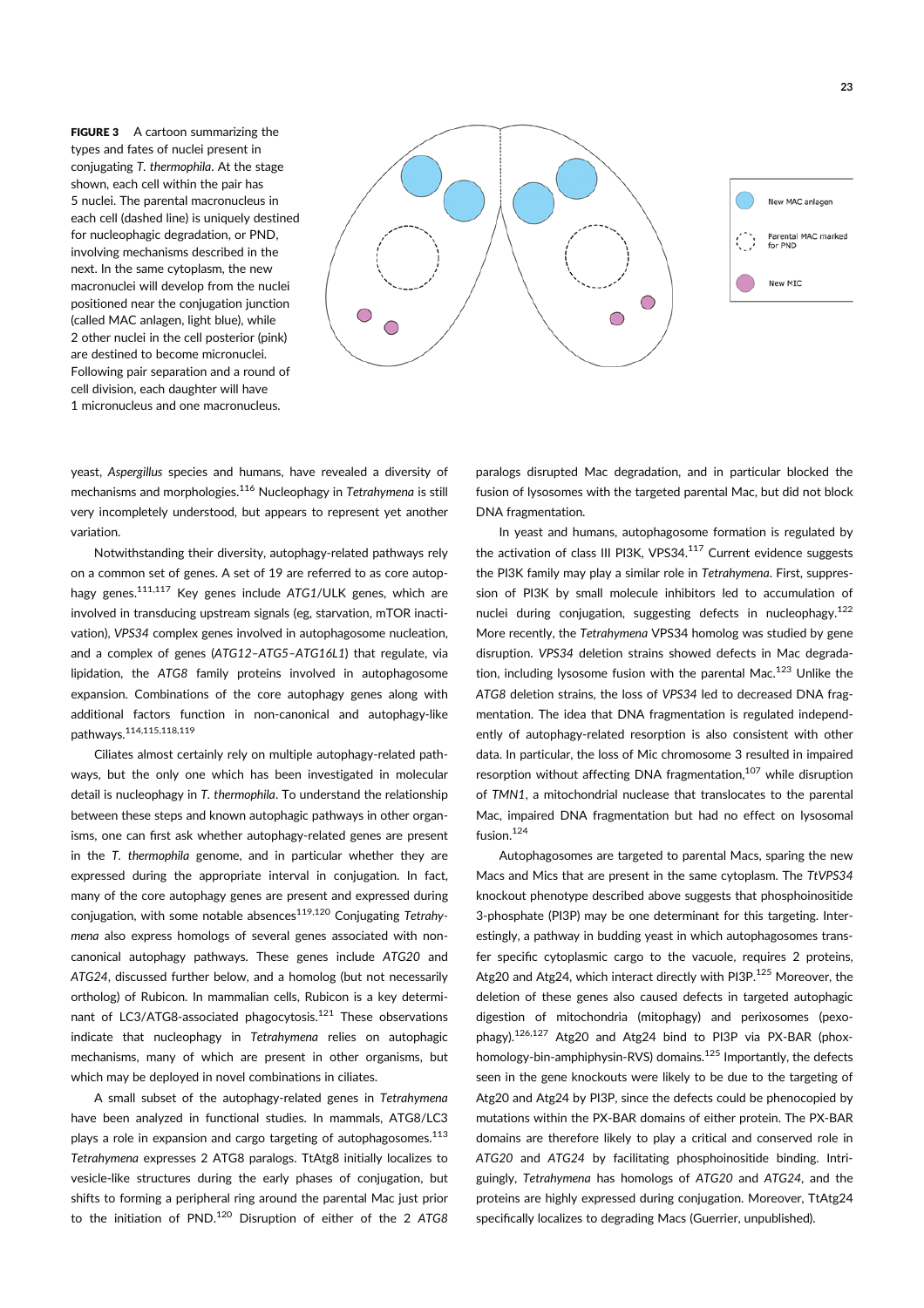**24**

The mechanism by which Atg20 and Atg24 promote selective targeting is not clear, but these proteins could potentially promote the expansion of autophagosomes.113 *ATG20* and *ATG24* are members of the sorting nexin family. Human ATG24, also known as SNX4, regulates endosomal trafficking and membrane tubulation.<sup>128</sup> While the role of SNX4 in any form of selective autophagy has not been reported in mammals, recent work showed that the related SNX18 contributes to autophagosome expansion by tubulating endosomes to serve as a source of autophagosomal membranes.129 In *Tetrahymena*, the endoplasmic reticulum, which represents the most well characterized source of autophagosomal membranes, is cleared from the zone surrounding the parental Mac prior to its degradation.<sup>109,130</sup> It would therefore be interesting to determine whether endosomes contribute to autophagosome expansion in *Tetrahymena*, and whether this depends on a SNX-BAR protein. A small family of SNX-BAR domain proteins in *T. thermophila* are highly diverged in sequence from those in animals, and therefore not efficiently detected by BLAST-based searches.<sup>94</sup> However, they are confidently identified using structure-prediction algorithms, for example, hhpred (Guerrier, unpublished), similar to results for other homologous but sequencediverged genes, for example Ref 131.

PI3P is not the only molecular candidate to potentially mark the parental Mac for degradation. The parental Mac envelope appears to become both lectin-reactive and annexin V-positive just before autophagosomes localize to it. $130$  These results suggest that sugarmodified proteins and/or phosphatidylserine are exposed on the surface of the parental Mac, and could serve as signals for targeting of cytoplasmic proteins. In fact, carbohydrate binding provides an important determinant in some autophagic targeting pathways.<sup>132,133</sup> However, *Tetrahymena* proteins that recognize these potential signals have yet to be identified. Another class of potentially important cues are molecules released from the parental Mac. In particular, during the period when the rough ER is cleared from the zone of the parental Mac, the Mac envelope loses visible nuclear pore complexes.<sup>109</sup> The deterioration of these complexes might lead to increased permeability of the nuclear envelope, as has been shown in studies of nematodes and mammalian cells.<sup>134</sup> The mechanism of nuclear pore degradation, and the idea that leakage of nucleoplasm functions as a targeting signal for autophagosomes remains to be explored, but no leakage of material from the parental Mac has been visualized to date in *Tetrahymena*. Interestingly, chromatin extrusion from the Mac has been visualized in the ciliate *Colpoda cucullus.*<sup>135</sup> This takes place when cells are undergoing encystment, as part of a process of degradation/resorption that results in Mac reduction. The relationship between such processes and PND remains to be explored.

## **5 LOOKING AHEAD**

Although the molecular analysis of membrane trafficking in ciliates is still at an early stage, the picture emerging is that elements of the canonical membrane-trafficking system have been retained and in some cases repurposed, while additional lineage-specific versions of membrane-trafficking proteins have arisen more recently that help support the pathways. This is true both for pathways that appear,

judging by morphology and function, to be clearly homologous to those in animals (eg, phagocytosis), and for pathways that are more obviously ciliate-specific (eg, targeting of the Mac in a developmental program).

The challenge moving forward will be to extend the identification of key proteins to a broader range of ciliate structures and pathways, while at the same time working to understand the mechanisms by which they act. For example, alveoli are an array of adjoining membranous sacs that underlie the plasma membrane.136 In *Paramecium*, alveoli can store millimolar calcium, which in response to upstream signals is mobilized to the cytoplasm where it triggers downstream events.<sup>22,23</sup> Alveoli bear comparison with specialized calcium stores in animals, such as the sarcoplasmic reticulum in muscle, and the membrane proteins involved in calcium transport are indeed related.137 But whether alveoli are related to the endoplasmic reticulum, or share more general structural or functional features, has not yet been thoroughly investigated. Similarly, there are remarkably few molecular data to aid in understanding the membrane trafficking aspects of the contractile vacuole or its evolutionary origins, though some compartment-specific SNAREs and Rabs have been identified.49,138 The contractile vacuole is a highly dynamic organelle that shows markedly different organization even between *Tetrahymena* and *Paramecium*, whose water-pumping activity is essential for ciliates and other fresh water protists lacking cell walls. Importantly, the rich history of ultrastructural and physiological studies can provide, as for some pathways discussed in this paper, a critical framework for interpreting molecular studies. $^{20}$  In addition, the ability to harness forward genetic approaches in several ciliate species now facilitates unbiased approaches to gene discovery, which can complement candidate gene approaches based on findings in animal, fungal or other lineages.

Ciliates may be particularly well suited for addressing some broad issues in evolutionary cell biology. During the evolution of the complex endomembrane network in eukaryotes, new compartments may have arisen when paralogous gene duplication, with subsequent mutations that ensure co-evolution between interacting components, generated new specificity determinants. $31$  Testing this idea requires understanding the roles of paralogous genes within key gene families, and ciliates may be ideal for this effort. Ciliates are large complex cells with gene-rich genomes; for example, estimated gene number is higher in *T. thermophila* than in humans.<sup>139</sup> Importantly, the catalogs of *Tetrahymena* or *Paramecium* genes include many paralogous expansions within gene families involved in membrane trafficking.<sup>140,141</sup> The presence of multiple paralogs is potentially challenging for functional studies, since paralogs may have similar roles. In practice, many individual *Tetrahymena* paralogs appear to have unique functions, based on analysis of single gene knockouts in numerous studies. *P. tetraurelia* has larger numbers of closely-related paralogs, due to several notably recent whole genome duplications.<sup>141</sup> As a result, the 2 ciliates offer opportunities to study the role of paralog diversification in shaping new pathways over different time intervals. One particularly interesting class of paralogous expansions in *Paramecium* are gene families involved in calcium sequestration and mobilization, phenomena that are central to signaling pathways and to regulation of membrane dynamics.<sup>142</sup> Many of the proteins show exquisite compartment-specific localization,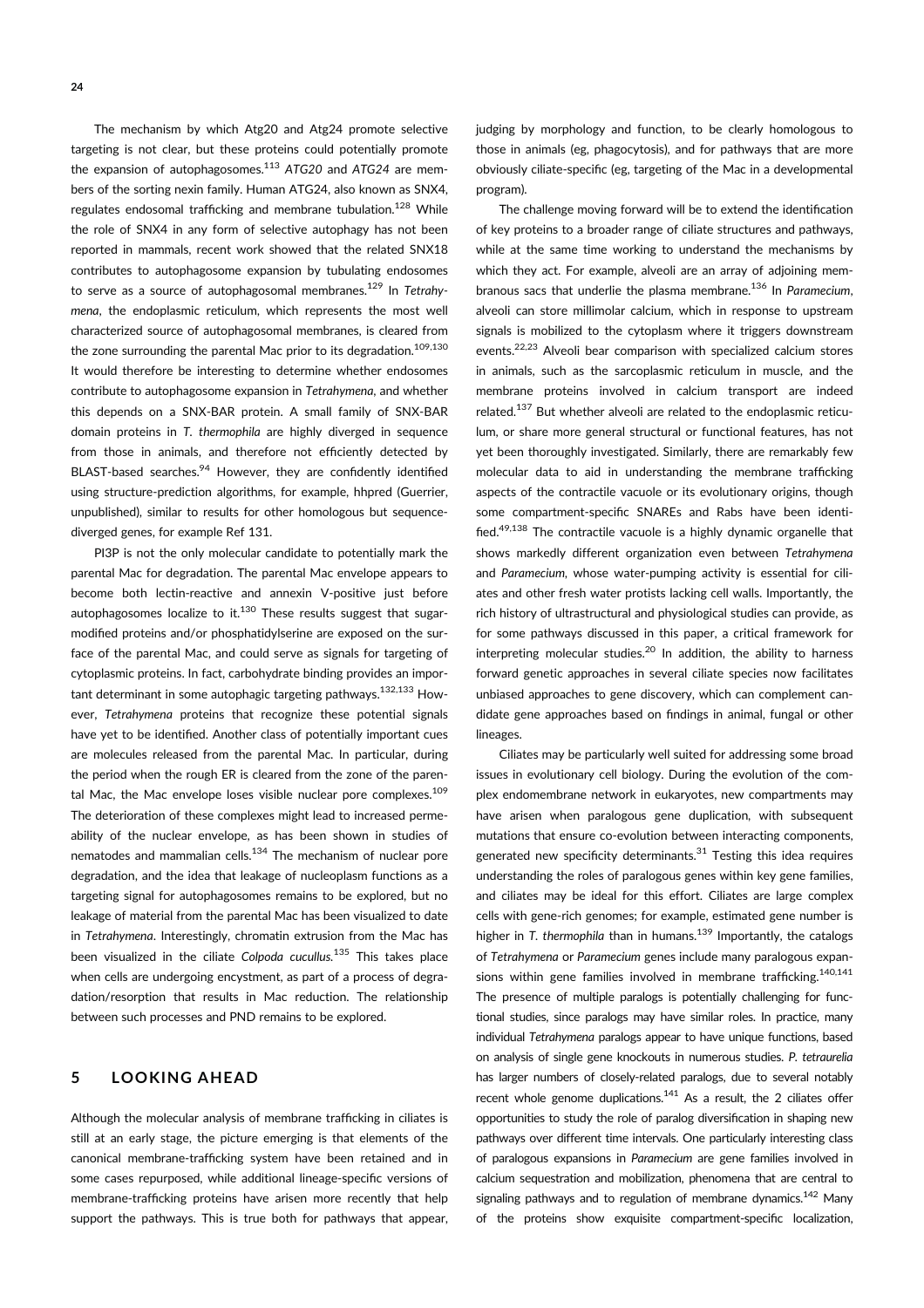suggesting that ciliates may offer exceptional opportunities to investigate the integration of signaling and membrane-trafficking machineries, from both mechanistic and evolutionary perspectives.

#### **ACKNOWLEDGEMENTS**

We gratefully acknowledge the generous contribution of images by William Bourland (Boise State Univ.), who additionally provided helpful ideas for the text, and Aswati Subramanian (Miami University), and help with Figures 2 and 3 from Lev Tsypin. E.H.R. is supported by a 75th Anniversary Graduate Studentship from the Faculty of Medicine and Dentistry, U. Alberta and by an Alberta Innovates Technology Futures Graduate Studentship. Work in the Guerrier lab is supported by Mississippi INBRE-NIH IDEA P20GM103476. H.P. gratefully acknowledges the contribution by previous coworkers, as cited in the text, and the German Research Council (Deutsche Forschungsgemeinschaft) for supporting the work cited herein. Work in the Dacks lab is supported by discovery grant RES0021028 from the Natural Sciences and Engineering Research Council of Canada. J.B.D. is the Canada Research Chair (Tier II) in Evolutionary Cell Biology. Work in the Turkewitz lab is supported by NIH GM105783, NSF MCB 1613922 and the Chicago Biomedical Consortium.

The Editorial Process File is available in the online version of this article.

#### **REFERENCES**

- **1.** Gao F, Warren A, Zhang Q, et al. The all-data-based evolutionary hypothesis of ciliated protists with a revised classification of the phylum ciliophora (Eukaryota, Alveolata). *Sci Rep*. 2016;6:24874.
- **2.** Hausmann K. *Ciliates: Cells as Organisms*. Stuttgart: Gustav Fischer-Hausmann, K; 1996.
- **3.** Fokin SI. A brief history of ciliate studies (late XVII the first third of the XX century). *Protistology*. 2004;3(4):283-296.
- **4.** Bayless BA, Galati DF, Pearson CG. Tetrahymena basal bodies. *Cilia*.  $2015.5.1$
- **5.** Wloga D, Gaertig J. Post-translational modifications of microtubules. *J Cell Sci*. 2010;123(Pt 20):3447-3455.
- **6.** Beisson J. Preformed cell structure and cell heredity. *Prion*. 2008;2(1):1-8.
- **7.** Kilburn CL, Pearson CG, Romijn EP, et al. New tetrahymena basal body protein \*components identify basal body domain structure. *J Cell Biol*. 2007;178(6):905-912.
- **8.** Slabodnick MM, Ruby JG, Dunn JG, Feldman JL, DeRisi JL, Marshall WF. The kinase regulator mob1 acts as a patterning protein for stentor morphogenesis. *PLoS Biol*. 2014;12(5):e1001861.
- **9.** Mizzen CA, Allis CD. Linking histone acetylation to transcriptional regulation. *Cell Mol Life Sci*. 1998;54(1):6-20.
- **10.** Blackburn EH. Telomerases. *Annu Rev Biochem*. 1992;61:113-129.
- **11.** Greider CW, Blackburn EH. Identification of a specific telomere terminal transferase activity in Tetrahymena extracts. *Cell*. 1985;43(2 Pt 1):405-413.
- **12.** Cech TR. Nobel lecture. Self-splicing and enzymatic activity of an intervening sequence RNA from Tetrahymena. *Biosci Rep*. 1990;10:239-261.
- **13.** Yao MC, Fuller P, Xi X. Programmed DNA deletion as an RNAguided system of genome defense. *Science*. 2003;300(5625):1581- 1584.
- **14.** Mochizuki K, Fine NA, Fujisawa T, Gorovsky MA. Analysis of a piwirelated gene implicates small RNAs in genome rearrangement in tetrahymena. *Cell*. 2002;110(6):689-699.
- **15.** Singh DP, Saudemont B, Guglielmi G, et al. Genome-defence small RNAs exapted for epigenetic mating-type inheritance. *Nature*. 2014;509(7501):447-452.
- **16.** Baudry C, Malinsky S, Restituito M, et al. PiggyMac, a domesticated piggyBac transposase involved in programmed genome rearrangements in the ciliate *Paramecium tetraurelia*. *Genes Dev*. 2009;23(21):2478-2483.
- **17.** Yerlici VT, Landweber LF. Programmed genome rearrangements in the ciliate Oxytricha. *Microbiol Spectr*. 2014;2:6.
- **18.** Ruehle MD, Orias E, Pearson CG. Tetrahymena as a unicellular model eukaryote: genetic and genomic tools. *Genetics*. 2016;203(2):649-665.
- **19.** Beisson J, Betermier M, Bre MH, et al. Paramecium tetraurelia: the renaissance of an early unicellular model. *Cold Spring Harb Protoc*. 2010;2010(1):pdb emo140.
- **20.** Allen RD. The contractile vacuole and its membrane dynamics. *Bioessays*. 2000;22(11):1035-1042.
- **21.** Plattner H. The contractile vacuole complex of protists--new cues to function and biogenesis. *Crit Rev Microbiol*. 2015;41(2):218-227.
- **22.** Stelly N, Mauger JP, Claret M, Adoutte A. Cortical alveoli of Paramecium: a vast submembranous calcium storage compartment. *J Cell Biol*. 1991;113:103-112.
- **23.** Hardt M, Plattner H. Sub-second quenched-flow/X-ray microanalysis shows rapid Ca2+ mobilization from cortical stores paralleled by Ca2+ influx during synchronous exocytosis in Paramecium cells. *Eur J Cell Biol*. 2000;79(9):642-652.
- **24.** Eme L, Sharpe SC, Brown MW, Roger AJ. On the age of eukaryotes: evaluating evidence from fossils and molecular clocks. *Cold Spring Harb Perspect Biol*. 2014;6:8.
- **25.** Adl SM, Simpson AG, Lane CE, et al. The revised classification of eukaryotes. *J Eukaryot Microbiol*. 2012;59(5):429-493.
- **26.** Lynch M, Field MC, Goodson HV, et al. Evolutionary cell biology: two origins, one objective. *Proc Natl Acad Sci USA*. 2014;111(48):16990-16994.
- **27.** Klinger CM, Ramirez-Macias I, Herman EK, Turkewitz AP, Field MC, Dacks JB. Resolving the homology-function relationship through comparative genomics of membrane-trafficking machinery and parasite cell biology. *Mol Biochem Parasitol*. 2016. doi: 10.1016/ j.molbiopara.2016.07.003. [Epub ahead of print]
- **28.** Pawlowski J, Audic S, Adl S, et al. CBOL protist working group: barcoding eukaryotic richness beyond the animal, plant, and fungal kingdoms. *PLoS Biol*. 2012;10(11):e1001419.
- **29.** Slabodnick MM, Marshall WF. Stentor coeruleus. *Curr Biol*. 2014;24(17):R783-R784.
- **30.** Bonifacino JS, Glick BS. The mechanisms of vesicle budding and fusion. *Cell*. 2004;116(2):153-166.
- **31.** Schlacht A, Herman EK, Klute MJ, Field MC, Dacks JB. Missing pieces of an ancient puzzle: evolution of the eukaryotic membrane-trafficking system. *Cold Spring Harb Perspect Biol*. 2014;6(10):a016048.
- **32.** Rudzinska MA. The fine structure and function of the tentacle in *Tokophrya infusionum*. *J Cell Biol*. 1965;25(3):459-477.
- **33.** Gronlien HK, Berg T, Lovlie AM. In the polymorphic ciliate *Tetrahymena vorax*, the non-selective phagocytosis seen in microstomes changes to a highly selective process in macrostomes. *J Exp Biol*. 2002;205(Pt 14):2089-2097.
- **34.** Rasmussen L, Orias E. Tetrahymena: growth without phagocytosis. *Science*. 1975;190(4213):464-465.
- **35.** Elde NC, Morgan G, Winey M, Sperling L, Turkewitz AP. Elucidation of clathrin-mediated endocytosis in tetrahymena reveals an evolutionarily convergent recruitment of dynamin. *PLoS Genet*. 2005;1(5):e52.
- **36.** Allen RD, Fok AK. Membrane trafficking and processing in Paramecium. *Int Rev Cytol*. 2000;198:277-318.
- **37.** Fok AK, Allen RD. The phagosome-lysosome membrane system and its regulation in Paramecium. *Int Rev Cytol*. 1990;123:61-94.
- **38.** Nilsson JR. Phagotrophy in Tetrahymena. In: Levandowsky M, Hutner SH, eds. *Biochemistry and Physiology of Protozoa*. Vol 2. New York: Academic Press; 1979:339-379.
- **39.** Allen RD, Bala NP, Ali RF, et al. Rapid bulk replacement of acceptor membrane by donor membrane during phagosome to phagoacidosome transformation in Paramecium. *J Cell Sci*. 1995;108(Pt 3):1263- 1274.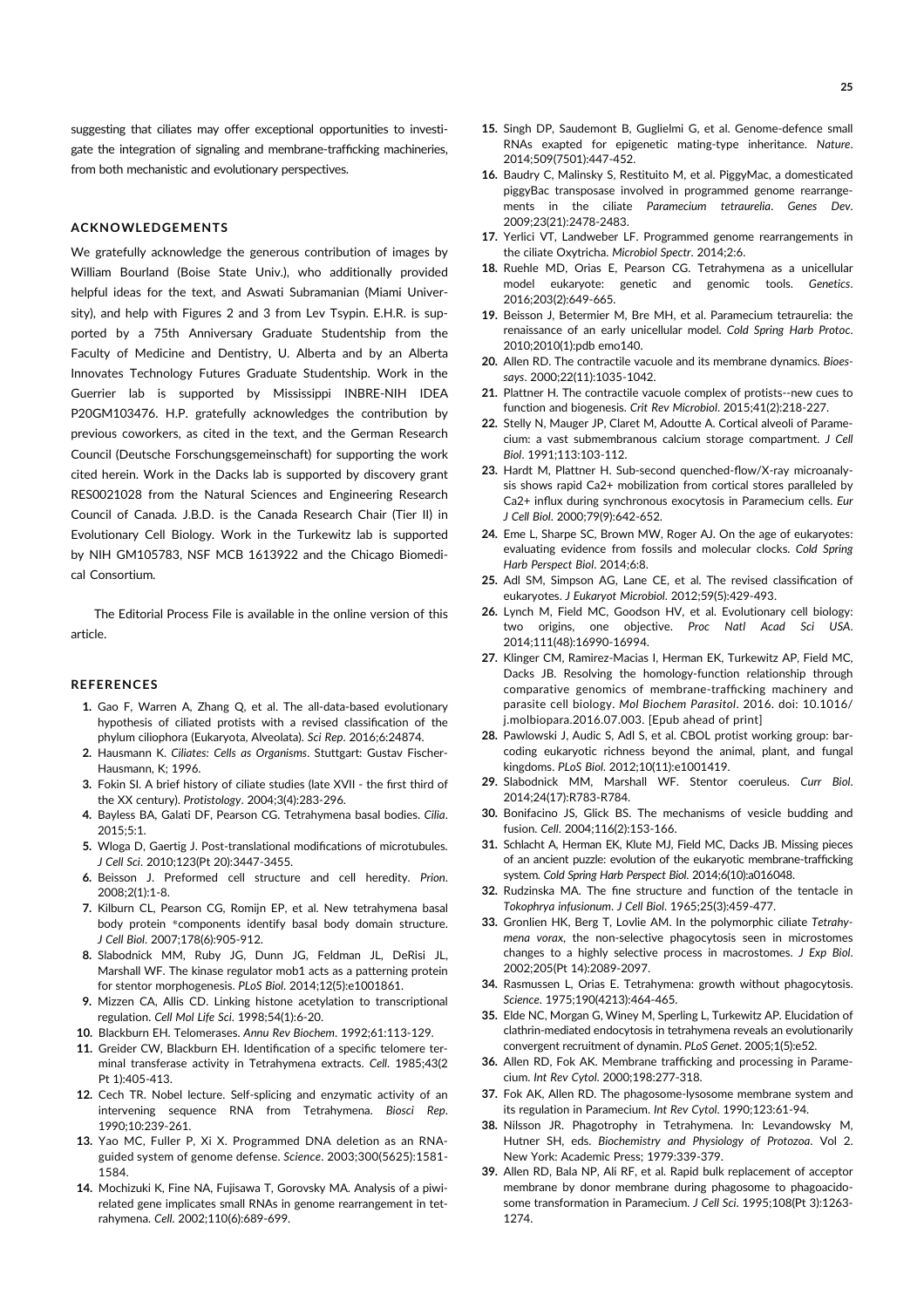- **40.** Hosein RE, Williams SA, Gavin RH. Directed motility of phagosomes in *Tetrahymena thermophila* requires actin and Myo1p, a novel unconventional myosin. *Cell Motil Cytoskeleton*. 2005;61:49-60.
- **41.** Allen RD, Wolf RW. Membrane recycling at the cytoproct of Tetrahymena. *J Cell Sci*. 1979;35:217-227.
- **42.** Huynh KK, Kay JG, Stow JL, Grinstein S. Fusion, fission, and secretion during phagocytosis. *Physiology (Bethesda)*. 2007;22:366-372.
- **43.** Flannagan RS, Cosío G, Grinstein S. Antimicrobial mechanisms of phagocytes and bacterial evasion strategies. *Nat Rev Microbiol*. 2009;7(5):355-366.
- **44.** Weidner E, Sibley LD. Phagocytized intracellular microsporidian blocks phagosome acidification and phagosome-lysosome fusion. *J Protozool*. 1985;32(2):311-317.
- **45.** Lowe CD, Minter EJ, Cameron DD, Brockhurst MA. Shining a light on exploitative host control in a photosynthetic endosymbiosis. *Curr Biol*. 2016;26(2):207-211.
- **46.** Koubar M, Rodier MH, Garduno RA, Frere J. Passage through Tetrahymena tropicalis enhances the resistance to stress and the infectivity of Legionella pneumophila. *FEMS Microbiol Lett*. 2011;325(1):10-15.
- **47.** Fok AK, Ma L, Aihara MS, Allen RD. High resolution view of the true cytosolic membrane surface of phagosomes of known ages purified from Paramecium. *Eur J Cell Biol*. 1996;71(3):259-269.
- **48.** Kissmehl R, Schilde C, Wassmer T, et al. Molecular identification of 26 syntaxin genes and their assignment to the different trafficking pathways in Paramecium. *Traffic*. 2007;8(5):523-542.
- **49.** Bright LJ, Kambesis N, Nelson SB, Jeong B, Turkewitz AP. Comprehensive analysis reveals dynamic and evolutionary plasticity of Rab GTPases and membrane traffic in *Tetrahymena thermophila*. *PLoS Genet*. 2010;6(10):e1001155.
- **50.** Allen RD, Fok AK. Membrane recycling and endocytosis in Paramecium confirmed by horseradish peroxidase pulse-chase studies. *J Cell Sci*. 1980;45:131-145.
- **51.** Wassmer T, Kissmehl R, Cohen J, Plattner H. Seventeen a-subunit isoforms of paramecium V-ATPase provide high specialization in localization and function. *Mol Biol Cell*. 2006;17(2):917-930.
- **52.** Osinska M, Wiejak J, Wypych E, Bilski H, Bartosiewicz R, Wyroba E. Distinct expression, localization and function of two Rab7 proteins encoded by paralogous genes in a free-living model eukaryote. *Acta Biochim Pol*. 2011;58(4):597-607.
- **53.** Schilde C, Schonemann B, Sehring IM, Plattner H. Distinct subcellular localization of a group of synaptobrevin-like SNAREs in Paramecium tetraurelia and effects of silencing SNARE-specific chaperone NSF. *Eukaryot Cell*. 2010;9(2):288-305.
- **54.** Allen RD, Ma L, Fok AK. Acidosomes: recipients of multiple sources of membrane and cargo during development and maturation. *J Cell Sci*. 1993;106(Pt 1):411-422.
- **55.** Sehring IM, Reiner C, Mansfeld J, Plattner H, Kissmehl R. A broad spectrum of actin paralogs in Paramecium tetraurelia cells display differential localization and function. *J Cell Sci*. 2007;120(Pt 1):177-190.
- **56.** Sugita M, Nakano K, Sato M, Toyooka K, Numata O. The roles of actin cytoskeleton and microtubules for membrane recycling of a food vacuole in *Tetrahymena thermophila*. *Cell Motil Cytoskeleton*. 2009;66(7):371-377.
- **57.** Shiozaki N, Nakano K, Kushida Y, et al. ADF/cofilin is not essential but is critically important for actin activities during phagocytosis in *Tetrahymena thermophila*. *Eukaryot Cell*. 2013;12(8):1080-1086.
- **58.** Levin R, Grinstein S, Schlam D. Phosphoinositides in phagocytosis and macropinocytosis. *Biochim Biophys Acta*. 2015;1851(6):805-823.
- **59.** Leondaritis G, Tiedtke A, Galanopoulou D. D-3 phosphoinositides of the ciliate Tetrahymena: characterization and study of their regulatory role in lysosomal enzyme secretion. *Biochim Biophys Acta*. 2005;1745(3):330-341.
- **60.** Leondaritis G, Galanopoulou D. Emerging roles of phosphoinositidespecific phospholipases C in the ciliates Tetrahymena and Paramecium. *Commun Integr Biol*. 2011;4(5):576-578.
- **61.** Leondaritis G, Sarri T, Dafnis I, Efstathiou A, Galanopoulou D. Biochemical and genetic evidence for the presence of multiple phosphatidylinositol- and phosphatidylinositol 4,5-bisphosphate-

specific phospholipases C in Tetrahymena. *Eukaryot Cell*. 2011;10(3):412-422.

- **62.** Nusblat AD, Bright LJ, Turkewitz AP. Conservation and innovation in Tetrahymena membrane traffic: proteins, lipids, and compartments. *Methods Cell Biol*. 2012;109:141-175.
- **63.** Leondaritis G, Siokos J, Skaripa I, Galanopoulou D. Genome-wide analysis of the phosphoinositide kinome from two ciliates reveals novel evolutionary links for phosphoinositide kinases in eukaryotic cells. *PLoS One*. 2013;8(11):e78848.
- **64.** Kontur C, Kumar S, Lan X, Pritchard JK, Turkewitz AP. Whole genome sequencing identifies a novel factor required for secretory granule maturation in *Tetrahymena thermophila*. *G3*. 2016;6:2505-2516.
- **65.** Galati DF, Bonney S, Kronenberg Z, et al. DisAp-dependent striated fiber elongation is required to organize ciliary arrays. *J Cell Biol*. 2014;207(6):705-715.
- **66.** Jacobs ME, DeSouza LV, Samaranayake H, Pearlman RE, Siu KW, Klobutcher LA. The *Tetrahymena thermophila* phagosome proteome. *Eukaryot Cell*. 2006;5(12):1990-2000.
- **67.** Samaranayake HS, Cowan AE, Klobutcher LA. Vacuolar protein sorting protein 13A, TtVPS13A, localizes to the *Tetrahymena thermophila* phagosome membrane and is required for efficient phagocytosis. *Eukaryot Cell*. 2011;10(9):1207-1218.
- **68.** Li J, Nie Y, Dang X, Liang A, Chai B, Wang W. Characterization of a Rab11 homologue, EoRab11a, in Euplotes octocarinatus. *FEMS Microbiol Lett*. 2009;292(2):222-230.
- **69.** Fukumori K, Livingston G, Leibold MA. Disturbance-mediated colonization-extinction dynamics in experimental protist metacommunities. *Ecology*. 2015;96(12):3234-3242.
- **70.** Newbold CJ, de la Fuente G, Belanche A, Ramos-Morales E, McEwan NR. The role of ciliate protozoa in the rumen. *Front Microbiol*. 2015;6:1313.
- **71.** Nicolau A, Dias N, Mota M, Lima N. Trends in the use of protozoa in the assessment of wastewater treatment. *Res Microbiol*. 2001;152(7):621-630.
- **72.** Kiy T, Vosskuhler C, Rasmussen L, Tiedtke A. Three pools of lysosomal enzymes in *Tetrahymena thermophila*. *Exp Cell Res*. 1993;205(2):286-292.
- **73.** Madinger CL, Collins K, Fields LG, Taron CH, Benner JS. Constitutive secretion in *Tetrahymena thermophila*. *Eukaryot Cell*. 2010;9(5):674-681.
- **74.** Bowman GR, Turkewitz AP. Analysis of a mutant exhibiting conditional sorting to dense core secretory granules in *Tetrahymena thermophila*. *Genetics*. 2001;159(4):1605-1616.
- **75.** Turkewitz AP. Out with a bang! Tetrahymena as a model system to study secretory granule biogenesis. *Traffic*. 2004;5(2):63-68.
- **76.** Rosati G, Modeo L. Extrusomes in ciliates: diversification, distribution, and phylogenetic implications. *J Eukaryot Microbiol*. 2003;50(6):383-402.
- **77.** Wessenberg H, Antipa G. Capture and ingestion of Paramecium by Didinium nasutum. *J Protozool*. 1970;17(2):250-270.
- **78.** Harumoto T, Miyake A. Defensive function of trichocysts in Paramecium. *J Exp Zool*. 1991;260:84-92.
- **79.** Knoll G, Haacke-Bell B, Plattner H. Local trichocyst exocytosis provides an efficient escape mechanism for Paramecium cells. *Eur J Protistol*. 1991;27:381-385.
- **80.** Buonanno F, Anesi A, Guella G, et al. Chemical offense by means of toxicysts in the freshwater ciliate, Coleps hirtus. *J Eukaryot Microbiol*. 2014;61(3):293-304.
- **81.** Garreau de Loubresse N. Early steps of the secretory pathway in Paramecium. In: *Membrane Traffic in Protozoa*. Vol 2. Greenwich, CT: JAI Press; 1993:27-60.
- **82.** Vayssie L, Garreau De Loubresse N, Sperling L. Growth and form of secretory granules involves stepwise assembly but not differential sorting of a family of secretory proteins in Paramecium. *J Cell Sci*. 2001;114(Pt 521102165):875-886.
- **83.** Arnaiz O, Gout JF, Betermier M, et al. Gene expression in a paleopolyploid: a transcriptome resource for the ciliate Paramecium tetraurelia. *BMC Genomics*. 2010;11:547.
- **84.** Huttner WB, Ohashi M, Kehlenbach RH, et al. Biogenesis of neurosecretory vesicles. *Cold Spring Harb Symp Quant Biol*. 1995;6096421788:315-327.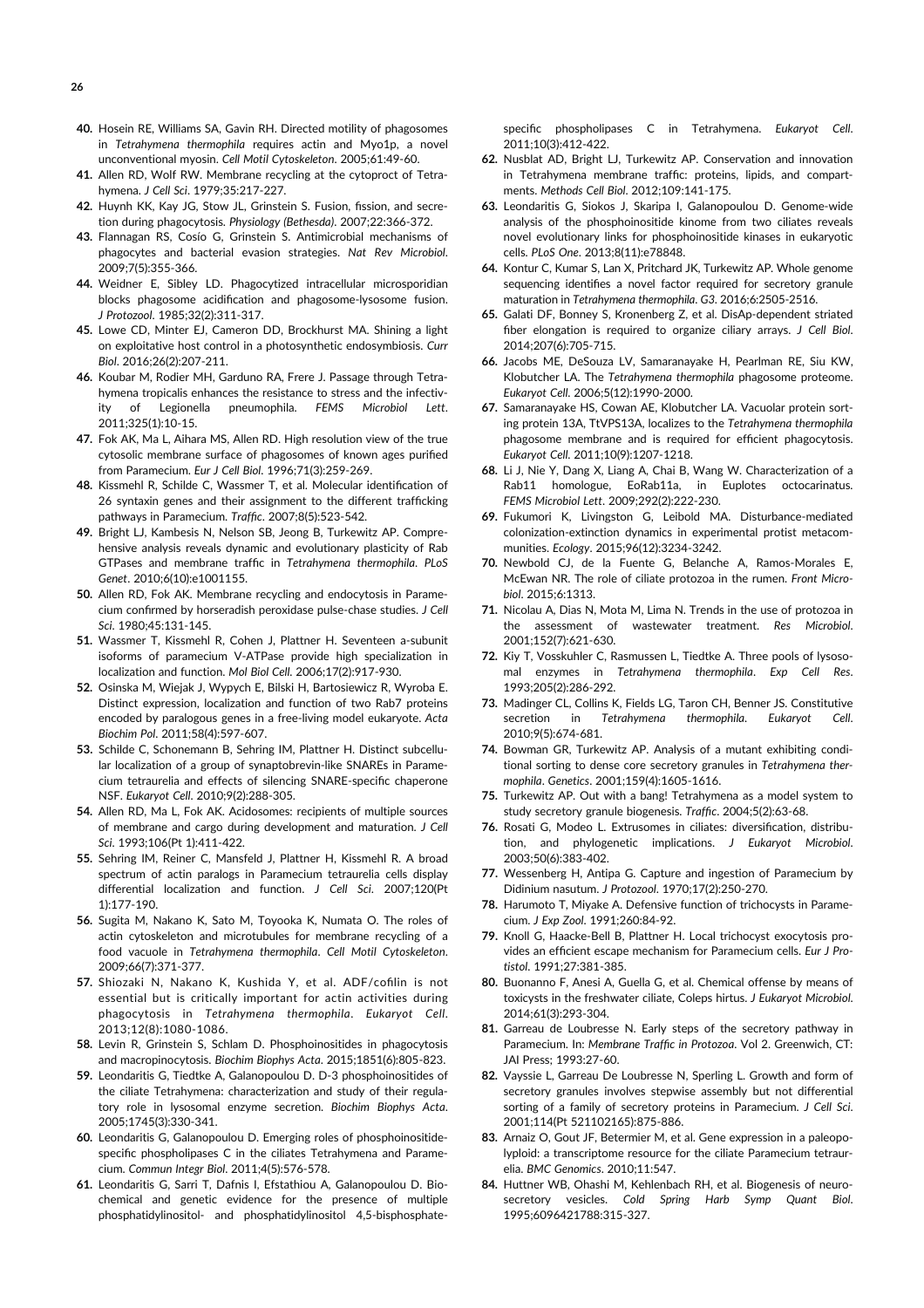- **85.** Rahaman A, Miao W, Turkewitz AP. Independent transport and sorting of functionally distinct protein families in Tetrahymena dense core secretory granules. *Eukaryot Cell*. 2009;8:1575-1583.
- **86.** Bowman GR, Elde NC, Morgan G, Winey M, Turkewitz AP. Core formation and the acquisition of fusion competence are linked during secretory granule maturation in Tetrahymena. *Traffic*. 2005;6(4):303-323.
- **87.** Verbsky JW, Turkewitz AP. Proteolytic processing and Ca2+-binding activity of dense-core vesicle polypeptides in Tetrahymena. *Mol Biol Cell*. 1998;9:497-511.
- **88.** Madeddu L, Gautier MC, Le Caer JP, Garreau de Loubresse N, Sperling L. Protein processing and morphogenesis of secretory granules in Paramecium. *Biochimie*. 1994;76:329-335.
- **89.** Kumar S, Briguglio JS, Turkewitz AP. An aspartyl cathepsin, CTH3, is essential for proprotein processing during secretory granule maturation in *Tetrahymena thermophila*. *Mol Biol Cell*. 2014;25:2444-2460.
- **90.** Kumar S, Briguglio JS, Turkewitz AP. Secretion of polypeptide crystals from *Tetrahymena thermophila* secretory organelles (mucocysts) depends on processing by a cysteine cathepsin, Cth4p. *Eukaryot Cell*. 2015;14(8):817-833.
- **91.** Froissard M, Kissmehl R, Dedieu JC, Gulik-Krzywicki T, Plattner H, Cohen J. N-ethylmaleimide-sensitive factor is required to organize functional exocytotic microdomains in paramecium. *Genetics*. 2002;161(2):643-650.
- **92.** Froissard M, Keller AM, Cohen J. ND9P, a novel protein with armadillo-like repeats involved in exocytosis: physiological studies using allelic mutants in paramecium. *Genetics*. 2001;157(2):611-620.
- **93.** Gogendeau D, Keller AM, Yanagi A, Cohen J, Koll F. Nd6p, a novel protein with RCC1-like domains involved in exocytosis in Paramecium tetraurelia. *Eukaryot Cell*. 2005;4(12):2129-2139.
- **94.** Koumandou VL, Klute MJ, Herman EK, Nunez-Miguel R, Dacks JB, Field MC. Evolutionary reconstruction of the retromer complex and its function in Trypanosoma brucei. *J Cell Sci*. 2011;124(Pt 9):1496- 1509.
- **95.** Briguglio JS, Kumar S, Turkewitz AP. Lysosomal sorting receptors are essential for secretory granule biogenesis in Tetrahymena. *J Cell Biol*. 2013;203(3):537-550.
- **96.** Hermey G. The Vps10p-domain receptor family. *Cell Mol Life Sci*. 2009;66:2677-2689.
- **97.** Sloves PJ, Delhaye S, Mouveaux T, et al. Toxoplasma sortilin-like receptor regulates protein transport and is essential for apical secretory organelle biogenesis and host infection. *Cell Host Microbe*. 2012;11(5):515-527.
- **98.** Marks MS, Heijnen HF, Raposo G. Lysosome-related organelles: unusual compartments become mainstream. *Curr Opin Cell Biol*. 2013;25(4):495-505.
- **99.** Peck RK, Swiderski B, Tourmel AM. Involvement of the trans-Golgi network, coated vesicles, vesicle fusion, and secretory product condensation in the biogenesis of Pseudomicrothorax trichocysts. In: *Membrane Traffic in Protozoa*. Vol 2. Greenwich, CT: JAI Press; 1993:1-26.
- **100.** Orias E, Flacks M, Satir BH. Isolation and ultrastructural characterization of secretory mutants of *Tetrahymena thermophila*. *J Cell Sci*. 1983;64:49-67.
- **101.** Melia SM, Cole ES, Turkewitz AP. Mutational analysis of regulated exocytosis in Tetrahymena. *J Cell Sci*. 1998;111:131-140.
- **102.** Vayssie L, Skouri F, Sperling L, Cohen J. Molecular genetics of regulated secretion in Paramecium. *Biochimie*. 2000;82 (420324923):269-288.
- **103.** Prescott DM. The DNA of ciliated protozoa. *Microbiol Rev*. 1994;58(2):233-267.
- **104.** Karrer KM. Tetrahymena genetics: two nuclei are better than one. *Methods Cell Biol*. 2000;6299432808:127-186.
- **105.** Duharcourt S, Lepere G, Meyer E. Developmental genome rearrangements in ciliates: a natural genomic subtraction mediated by noncoding transcripts. *Trends Genet*. 2009;25(8):344-350.
- **106.** Jonsson F, Postberg J, Lipps HJ. The unusual way to make a genetically active nucleus. *DNA Cell Biol*. 2009;28(2):71-78.
- **107.** Davis MC, Ward JG, Herrick G, Allis CD. Programmed nuclear death: apoptotic-like degradation of specific nuclei in conjugating Tetrahymena. *Dev Biol*. 1992;154(2):419-432.
- **108.** Akematsu T, Kobayashi T, Osada E, Fukuda Y, Endoh H, Pearlman RE. Programmed nuclear death and its relation to apoptosis and autophagy during sexual reproduction in *Tetrahymena thermophila*. *Jpn J Protozool*. 2012;45(1–2):1-15.
- **109.** Weiske-Benner A, Eckert WA. Differentiation of nuclear structure during the sexual cycle in *Tetrahymena thermophila*. *Differentiation*. 1987;34(1):1-12.
- **110.** Lu E, Wolfe J. Lysosomal enzymes in the macronucleus of Tetrahymena during its apoptosis-like degradation. *Cell Death Differ*. 2001;8(3):289-297.
- **111.** Lamb CA, Yoshimori T, Tooze SA. The autophagosome: origins unknown, biogenesis complex. *Nat Rev Mol Cell Biol*. 2013;14(12):759-774.
- **112.** Kaur J, Debnath J. Autophagy at the crossroads of catabolism and anabolism. *Nat Rev Mol Cell Biol*. 2015;16(8):461-472.
- **113.** Stolz A, Ernst A, Dikic I. Cargo recognition and trafficking in selective autophagy. *Nat Cell Biol*. 2014;16(6):495-501.
- **114.** Lynch-Day MA, Klionsky DJ. The Cvt pathway as a model for selective autophagy. *FEBS Lett*. 2010;584(7):1359-1366.
- **115.** Lai SC, Devenish RJ. LC3-associated phagocytosis (LAP): connections with host autophagy. *Cells*. 2012;1(3):396-408.
- **116.** Mijaljica D, Devenish RJ. Nucleophagy at a glance. *J Cell Sci*. 2013;126(Pt 19):4325-4330.
- **117.** Carlsson SR, Simonsen A. Membrane dynamics in autophagosome biogenesis. *J Cell Sci*. 2015;128(2):193-205.
- **118.** Okamoto K. Organellophagy: eliminating cellular building blocks via selective autophagy. *J Cell Biol*. 2014;205(4):435-445.
- **119.** Duszenko M, Ginger ML, Brennand A, et al. Autophagy in protists. *Autophagy*. 2011;7(2):127-158.
- **120.** Liu ML, Yao MC. Role of ATG8 and autophagy in programmed nuclear degradation in *Tetrahymena thermophila*. *Eukaryot Cell*. 2012;11(4):494-506.
- **121.** Martinez J, Malireddi RK, Lu Q, et al. Molecular characterization of LC3-associated phagocytosis reveals distinct roles for Rubicon, NOX2 and autophagy proteins. *Nat Cell Biol*. 2015;17(7):893-906.
- **122.** Yakisich JS, Kapler GM. The effect of phosphoinositide 3-kinase inhibitors on programmed nuclear degradation in Tetrahymena and fate of surviving nuclei. *Cell Death Differ*. 2004;11(10):1146-1149.
- **123.** Akematsu T, Fukuda Y, Attiq R, Pearlman RE. Role of class III phosphatidylinositol 3-kinase during programmed nuclear death of *Tetrahymena thermophila*. *Autophagy*. 2014;10(2):209-225.
- **124.** Osada E, Akematsu T, Asano T, Endoh H. A novel mitochondrial nuclease-associated protein: a major executor of the programmed nuclear death in *Tetrahymena thermophila*. *Biol Cell*. 2014;106(3): 97-109.
- **125.** Nice DC, Sato TK, Stromhaug PE, Emr SD, Klionsky DJ. Cooperative binding of the cytoplasm to vacuole targeting pathway proteins, Cvt13 and Cvt20, to phosphatidylinositol 3-phosphate at the pre-autophagosomal structure is required for selective autophagy. *J Biol Chem*. 2002;277(33):30198-30207.
- **126.** Kanki T, Klionsky DJ. Mitophagy in yeast occurs through a selective mechanism. *J Biol Chem*. 2008;283(47):32386-32393.
- **127.** Ano Y, Hattori T, Oku M, et al. A sorting nexin PpAtg24 regulates vacuolar membrane dynamics during pexophagy via binding to phosphatidylinositol-3-phosphate. *Mol Biol Cell*. 2005;16(2):446-457.
- **128.** van Weering JR, Verkade P, Cullen PJ. SNX-BAR-mediated endosome tubulation is co-ordinated with endosome maturation. *Traffic*. 2012;13(1):94-107.
- **129.** Knaevelsrud H, Soreng K, Raiborg C, et al. Membrane remodeling by the PX-BAR protein SNX18 promotes autophagosome formation. *J Cell Biol*. 2013;202(2):331-349.
- **130.** Akematsu T, Pearlman RE, Endoh H. Gigantic macroautophagy in programmed nuclear death of *Tetrahymena thermophila*. *Autophagy*. 2010;6(7):901-911.
- **131.** Jia D, Gomez TS, Metlagel Z, et al. WASH and WAVE actin regulators of the Wiskott-Aldrich syndrome protein (WASP) family are controlled by analogous structurally related complexes. *Proc Natl Acad Sci USA*. 2010;107(23):10442-10447.
- **132.** Thurston TL, Wandel MP, von Muhlinen N, Foeglein A, Randow F. Galectin 8 targets damaged vesicles for autophagy to defend cells against bacterial invasion. *Nature*. 2012;482(7385):414-418.